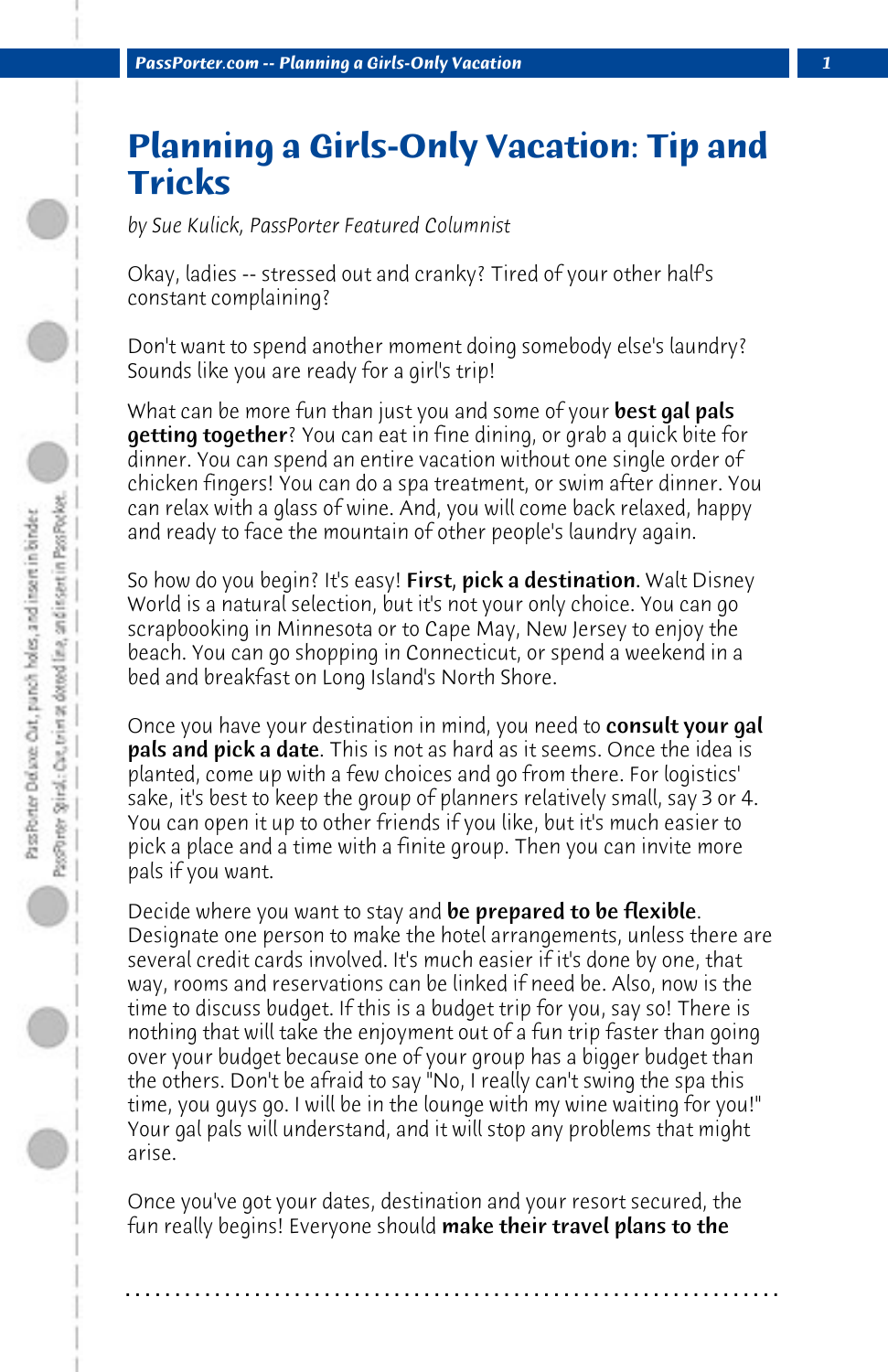destination on their own. If you can carpool or travel with someone else, all the better! Discuss what you would like to do (or maybe, what you want to avoid doing!) and again, be prepared to be flexible. If you have chosen a Disney destination, think about things like parks, shows, and extras. (We'll get to food later.) If it's not a Disney destination, are there things in the area you want to see, or do you want to relax on the beach all day? Pre-planning these things makes the trip run smoothly. For instance, maybe your family always spends a large chunk of time in the Magic Kingdom, but you've always wanted to spend the day browsing the shops at Epcot. Now is the time to do that! Bring it up, throw it into the mix and see where it fits into your plans.

Keep in mind that a group vacation doesn't mean you will do **everything together all the time**. You are still separate individuals, and everyone will have slightly different ideas. Be prepared to spend some alone time, too, or time with one of the group but not all. This is not a bad thing. Let me repeat that, THIS IS NOT A BAD THING! Just because you don't spend 24/7 together doesn't make you are not friends! Think of how little alone time you get in your day-to-day life. Your gal pals get pretty much the same amount of alone time. They totally understand that you want to go back to the room for a nap, or want to go browse that funky little book shop for an uninterrupted hour or two. It's all good!

Now, onto dining! Whether you are at Disney, or another vacation destination, you will have a **plethora of dining choices**, some of which are not options when you are traveling with your family or spouse. Decide what you would like to do, and again, be flexible. If one of the group wants seafood but you are more of a pasta gal, go to seafood one night and pasta the next. Also, there will be times when you may not all eat out together. Two of the group may want to try that little corner bistro you passed on the way in, but the other two really just want a burger and fries. It's okay to do both and meet up for ice cream later. If you have a funky suggestion, such as waffles for dinner, this might be the perfect time to try it. On a recent girls' trip, one of my friends and I split a sandwich and fries. My husband, a meat-potatoes-pasta guy, was appalled! He couldn't believe that was all we wanted for dinner, because that wasn't "real food" (read: guy food). To me, it was a great treat and a really fun night! If you are staying somewhere where you need to make dinner reservations, again, I would suggest that one person make them all, to avoid confusion.

Keeping in touch with your gal pals during the planning is vital. It's pretty easy in the age of e-mail and texting to keep in touch, and all the details can be downloaded into one file or spreadsheet. That way, you will have everyone's travel information, contacts, preferences and

**. . . . . . . . . . . . . . . . . . . . . . . . . . . . . . . . . . . . . . . . . . . . . . . . . . . . . . . . . . . . . . . . . .**